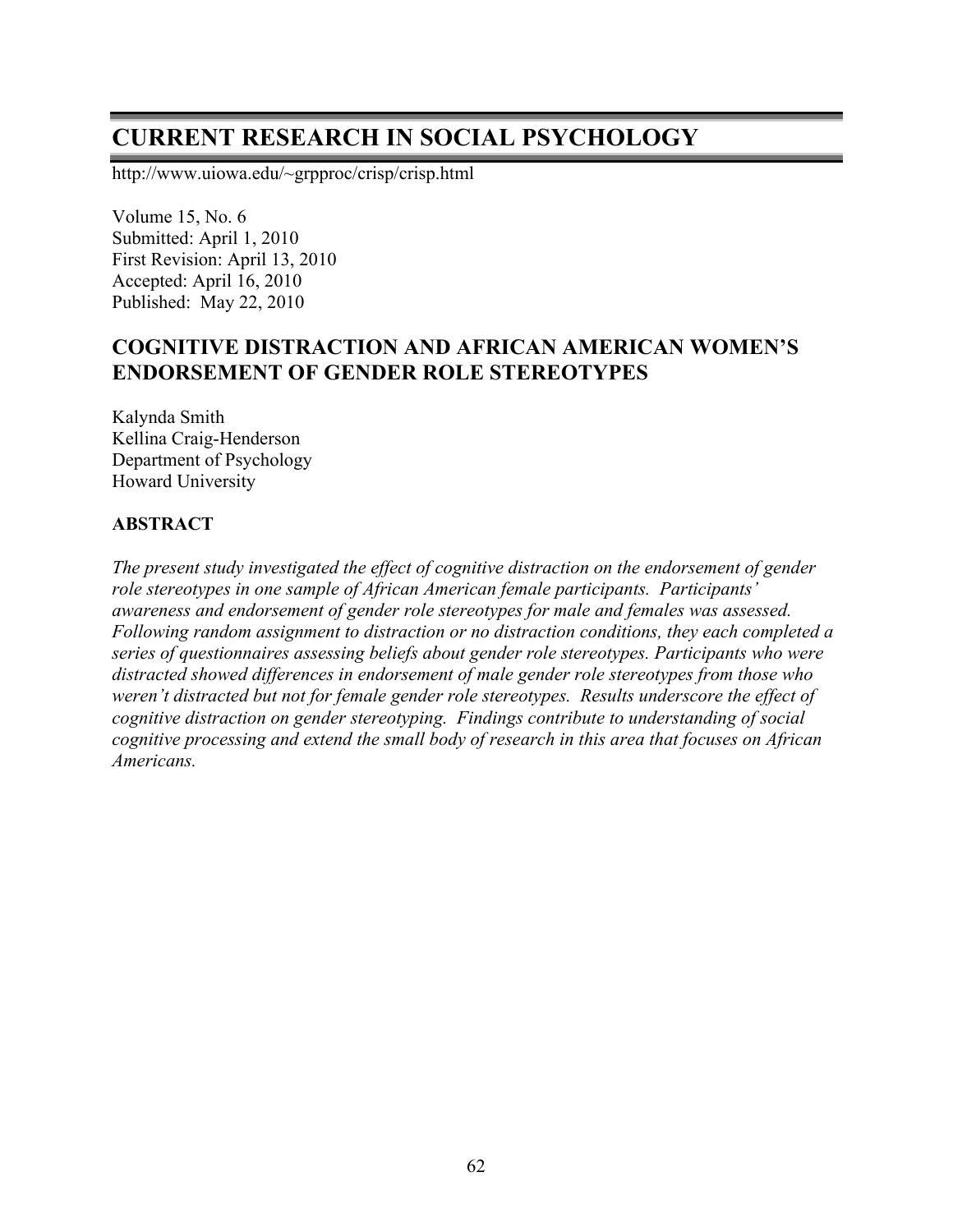# **INTRODUCTION**

Despite modern day resistance, research has shown that stereotypes and prejudice against women still exists (Swim & Cohen, 1997). Although women have made great strides in terms of equality of status with men, many people still hold stereotyped views of women. Many see women as kind and nurturing, but this is at the cost of being considered incompetent and incapable of caring for themselves (Glick & Fiske, 1996).

#### **Hostile and Benevolent Sexism**

Swim and Cohen (1997) proposed several definitions of sexism: They defined overt sexism as "unequal and harmful treatment of women that is readily apparent, visible, and observable, and can be easily documented" (Benokraitis & Feagin, 1986). They defined covert sexism as the harmful treatment of women that occurs in a concealed manner. Subtle sexism is openly sexist behavior that goes unchecked because it is considered normal behavior (Swim & Cohen, 1997).

Glick and Fiske (1996) suggest that the study of sexism must include an investigation of the extent to which people endorse gender role stereotypes, both positive and negative, as well as their beliefs about gender equality. In their theory of Ambivalent Sexism, Glick and Fiske (1996) suggest that benevolent and hostile sexism are the components of ambivalent sexism; a construct synonymous with what has been previously defined as sexism. Benevolent sexism involves idolizing and protecting women while expecting their adherence to traditional gender role norms.

Hostile sexism involves having negative affect toward women who do not follow traditional societal norms. Hostile sexism occurs when women who have traditionally masculine traits or feminist beliefs are held in contempt (Glick & Fiske, 1996, 2000). What is novel about examining sexism in this way is that Glick and Fiske (1996, 2000) propose both hostile and benevolent attitudes are usually held simultaneously. A man who may cherish a woman who conforms to restrictive gender role stereotypes may easily despise a woman who does not. Glick and Fiske (1996) created the Ambivalent Sexism Inventory (ASI) to test the theory (Cronbach's alphas for the Ambivalent Sexism Inventory ranged from .82 to .91).

#### **Attitudes toward Men**

Glick and Fiske (1996) also hypothesized that women have ambivalent feelings towards men (Glick  $&$  Fiske, 1999). Consequently, they created a scale to investigate women's feelings towards men based on the resentment and benevolent feelings that women may feel towards men. The Ambivalence toward Men Inventory (AMI) was created as a result of the theory that women simultaneously hold hostile and benevolent feelings toward men (with Cronbach's alphas averaging .76 and .77 for the Hostility toward Men and Benevolence toward Men respectively). The AMI has two sub-scales, the Hostility toward Men sub-scale and the Benevolence toward Men sub-scale.

An earlier scale, the Attitudes toward Men Scale (AMS) was also designed to empirically assess women's feelings about men (Iazzo, 1983). The AMS has four factors: "Marriage and Parenthood," "Sexuality," "Work," and "Physical and Personality Attributes." The "Marriage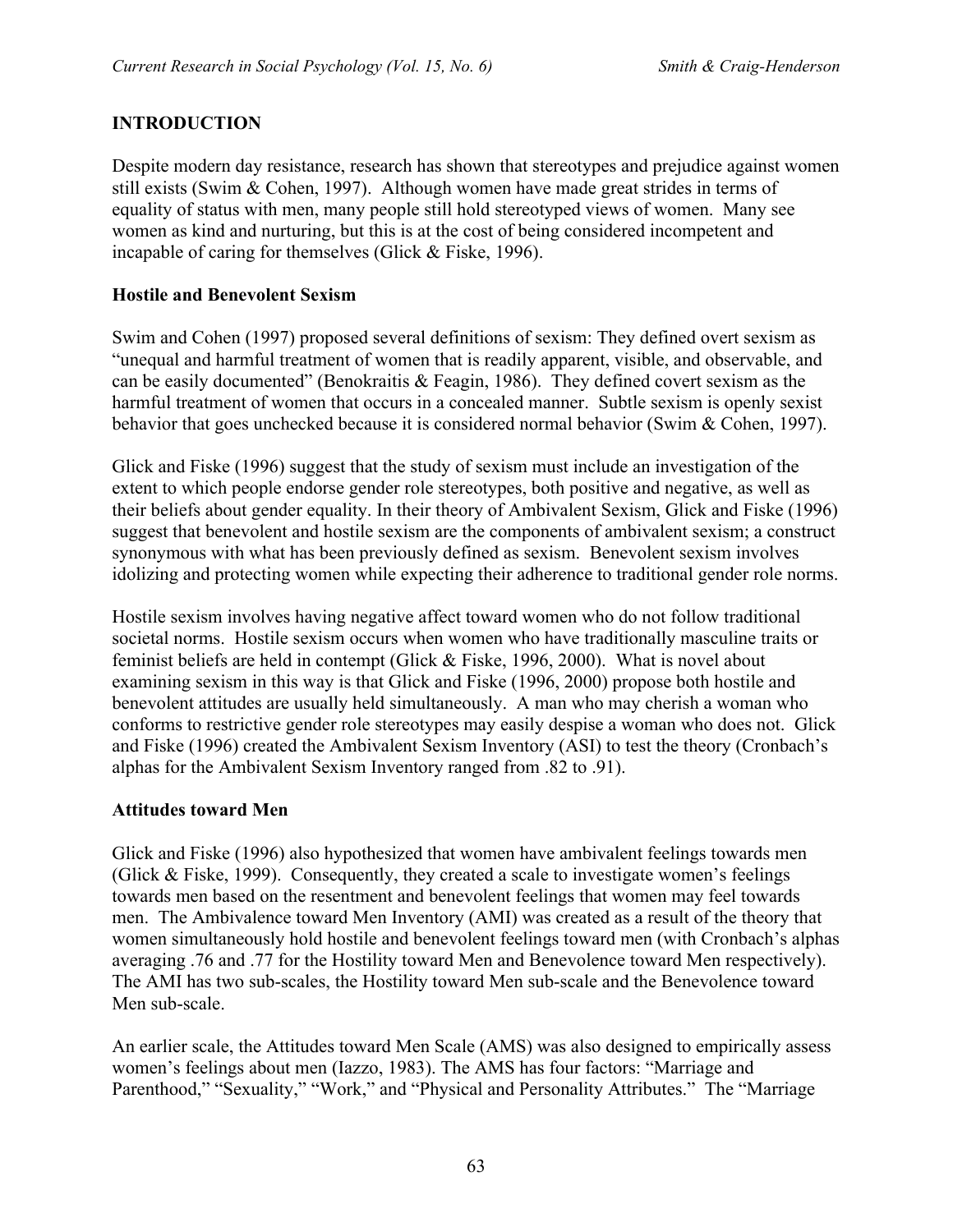and Parenthood" factor assesses how people perceive men in marriage and parenthood. Maltby and Day (2001) performed a regression analysis using correlates of attitudes toward men, including the AMS, as well as several other measures and found the AMS to be relevant almost 20 years after its initial design. Finally, Glick and Fiske (1999) noted that the AMI is positively correlated with the AMS. Both scales were used in the present study, their utility will be explained below.

## **Cognitive Distraction**

Today, it is socially unacceptable to appear to be openly sexist. Consequently, people who do harbor such attitudes may seek to hide these feelings in order to avoid the negative consequences of the use and endorsement of gender role stereotypes. In the current research, a manipulation involving cognitive distraction was used in order to avoid potential social desirability concerns about appeared sexist.

Cognitive distraction occurs when an individual's attention is not focused solely on one object. Allport's (1954) idea of cognitive economy posits that people rely on stereotypes because it takes less effort than using individuating information. Moreover, when people are cognitively taxed, they should be more likely to rely on stereotypes than individuating information. Indeed, it has been found that when people are cognitively distracted, they are less able to suppress their true beliefs because they do not have the cognitive capacity to do so, while trying to complete an unrelated task (Bodenhausen & Lichtenstein, 1987; Gilbert & Hixon, 1991).

#### **The Present Study**

The primary goal of the present study was to determine whether individuals who are low in sexist beliefs and the endorsement of gender role stereotypes would endorse gender role stereotypes when cognitively distracted.

The present study used Gilbert and Hixon's (1991) method of activating stereotypes. According to this line of research, a stereotype must first be activated or primed in order to be used, and, usually, the stereotyped object serves as the prime for the use of the stereotype (Brewer, 1989; Devine, 1989, Dovidio, Evans, and Tyler, 1986; Gilbert & Hixon, 1991). Thus, in the first phase of the current study, participants were primed with gender role stereotypes by completing the Bem Sex Role Inventory (BSRI) (Bem, 1974). The BSRI is an inventory on which an individual is instructed to identify masculine, feminine and socially desirability traits that are characteristic of themselves. Next, participants were given the ASI and AMI to determine whether they were high or low in sexism towards both women and men. Following this, half of the participants were cognitively distracted by memorizing an 8-digit number. All participants then completed the AWS and the AMS.

This study's participants were African Americans. The few existing studies that focused on African Americans have found mixed results (Lewis, 1975; Smith & Midlarsky, 1985; Bailey, Silver & Oliver, 1990; Dade & Sloan, 2000). Although it has been proposed that African Americans believe that masculinity and femininity are necessary components of every person (Lewis, 1975), empirical research has in no way been conclusive. Given the dearth of research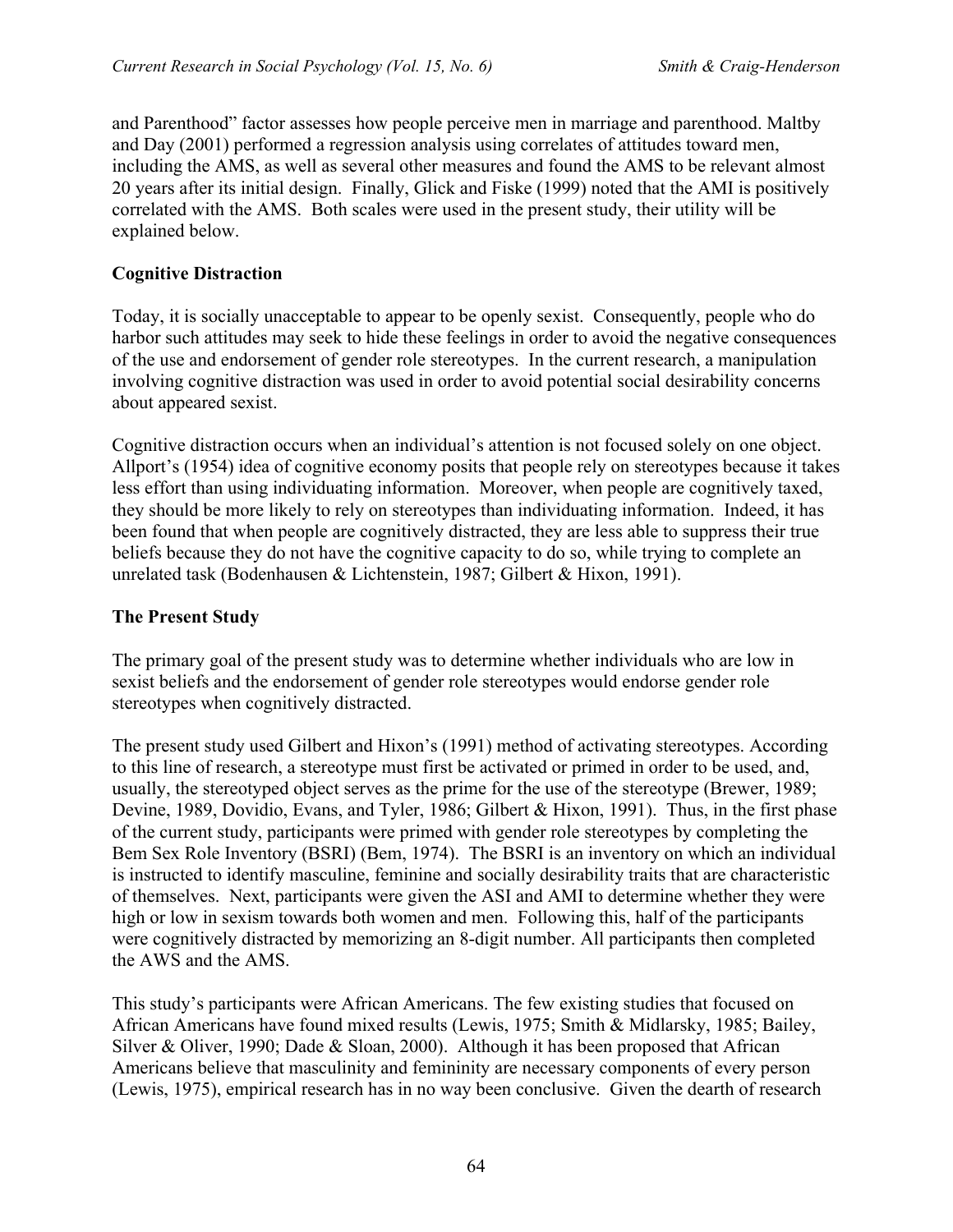in this area that focuses on African Americans, this research addressed the following research question: Does cognitive distraction affect the endorsement of gender role stereotypes among African-Americans?

# **Hypothesis**

Previous research has found that there are specific stereotypes associated with gender roles, and that although the use of these stereotypes may be diminishing, they continue to be in use. Empirical research studying these phenomena among African Americans is lacking; however considering the previously mentioned theories, as well as past empirical research, it was hypothesized that:

- 1. African Americans would be aware of gender role stereotypes.
- 2. African Americans would be more likely to use and endorse the use of gender role stereotypes when cognitively distracted than when not cognitively distracted.

# **METHOD**

## **Participants**

A power analysis was computed using G\*Power, (Erdfelder, Faul, & Buchner 1996) and determined that 79 participants would lend a power value of .81, with the standard appropriate power value being .80 (Cohen, 1992). Importantly, because of the disproportionate ratio of males to females at the university, although males were recruited, only 17 participated. The data from male participants is not included in the current analysis. Seventy-nine women from an introductory psychology course participated in exchange for partial course credit. Data from two participants were excluded due to incomplete questionnaires.

This limitation has implications for the focus of the research question. Given that an individual's use and endorsement of gender role stereotypes is likely to be greatest for the other gender, and given that our experimental sample is limited to women, responses to the dependent variable containing the Attitudes toward Men Scale (AMS) is now of greatest interest. In order to ascertain whether cognitive distraction results in greater endorsement of gender role stereotypes, we will first examine responses to the AMS, followed by the responses to the AWS.

#### **Materials and Procedure**

Participants were given an informed consent form, followed by a 20-item questionnaire created for this study that assessed the participants' general awareness of common gender role stereotypes, called The Awareness of Gender Roles Scale. This scale was compiled specifically for the current research and was based on gender role stereotypes presented by Bem (1974) as well as Glick and Fiske (1996, 1999). The scale was used to determine the extent to which participants were aware of the gender role stereotypes in American society. Participants were instructed to indicate to what degree they believed most people agreed with each of the gender role stereotypes on a 7-point Likert-type scale ranging from "Strongly Agree" to "Strongly Disagree." Higher scores on this scale indicated disagreement with the belief that the stereotype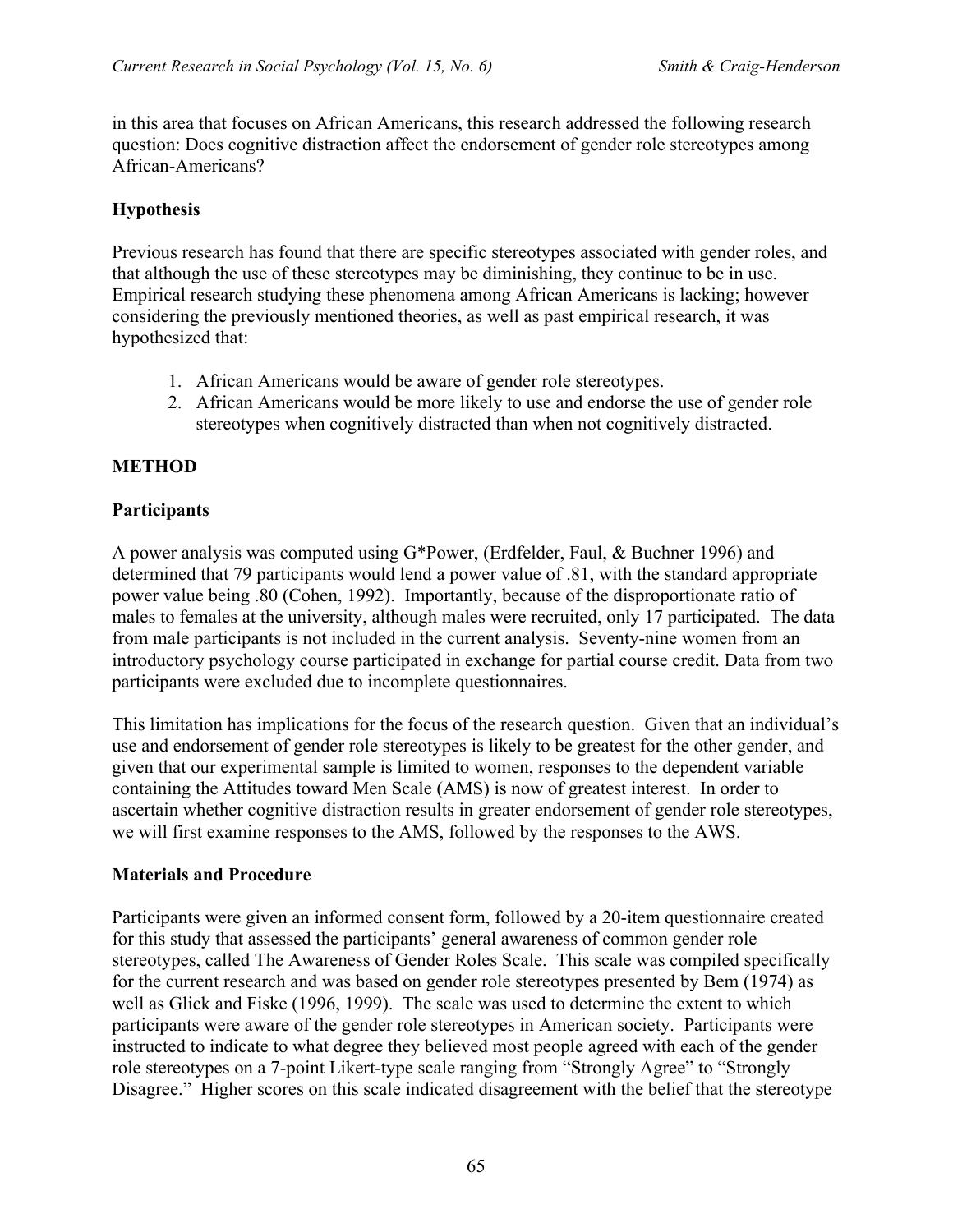was widely held. Participants were also given three forms of Bem's (1974) Sex Role Inventory, the Ambivalent Sexism Inventory (Glick & Fiske, 1996) and Glick and Fiske's (1999) Ambivalence toward Men Scale. Participants also completed Spence et al.'s (1973) Attitudes toward Women Scale, and Iazzo's (1983) Attitudes toward Men Scale. Finally, participants were given a manipulation check, a demographic questionnaire, and a debriefing statement.

## **Experimental Manipulation**

After completing these measures, participants returned materials to the researcher and were randomly assigned to the experimental or control condition. Those participants assigned to the experimental condition were cognitively distracted, and told that they would be tested on how well they could do two tasks at once. Participants were given an 8-digit number to memorize without writing it down. Previous research found this number to be difficult enough to induce cognitive distraction (Cralley & Ruscher, 2005). Participants viewed a projected image of the 8 digit number for 10 seconds. The participants assigned to the control condition were only asked to answer each question on the scales they were given to the best of their ability. In order to make their experience similar to those in the experimental condition, there was a ten second pause before participants were instructed to complete the final scales.

Following the manipulation, participants completed the Attitudes toward Women Scale (AWS) (Spence, Helmreich, & Stapp, 1973), and the Attitudes toward Men Scale (AMS) (Iazzo, 1983) in order to determine whether they were high or low in the endorsement of gender role stereotypes. At the conclusion of the study all participants were provided a debriefing statement, thanked for their participation and dismissed.

# **RESULTS**

# **Effect of Cognitive Distraction**

Two Analysis of Variance (ANOVA) tests were employed to determine whether the cognitive distraction manipulation had an affect on participants' scores on the Attitudes toward Men Scale (AMS), and the Attitudes toward Women Scale (AWS). The first ANOVA testing the effect of cognitive distraction on endorsement of male gender role stereotypes indicated a significant effect such that scores on the Attitudes toward Men Scale differed for the experimental group and the control group,  $F(1, 59) = 4.377$ ,  $p < .05$ . Participants who were cognitively distracted had higher scores on the AMS  $(M = 93.08)$ .

 $SD = 13.95$ ) than participants who were not cognitively distracted (M = 99.53, SD = 11.59). The cognitively distracted group more strongly endorsed traditional male gender role stereotypes.

The second ANOVA testing effects of the manipulation on endorsement of gender role stereotypes for women did not reveal a significant difference between participants in the experimental condition and the control condition for scores on the AWS with  $F(1, 59) = 2.49$ , p < .05. Participants who were cognitively busy did not have significantly different scores on the AWS ( $M = 20.92$ , 9.73) than participants who were not cognitively distracted ( $M = 17.06$ , SD = 8.18). There was no significant difference in endorsement of female gender role stereotypes.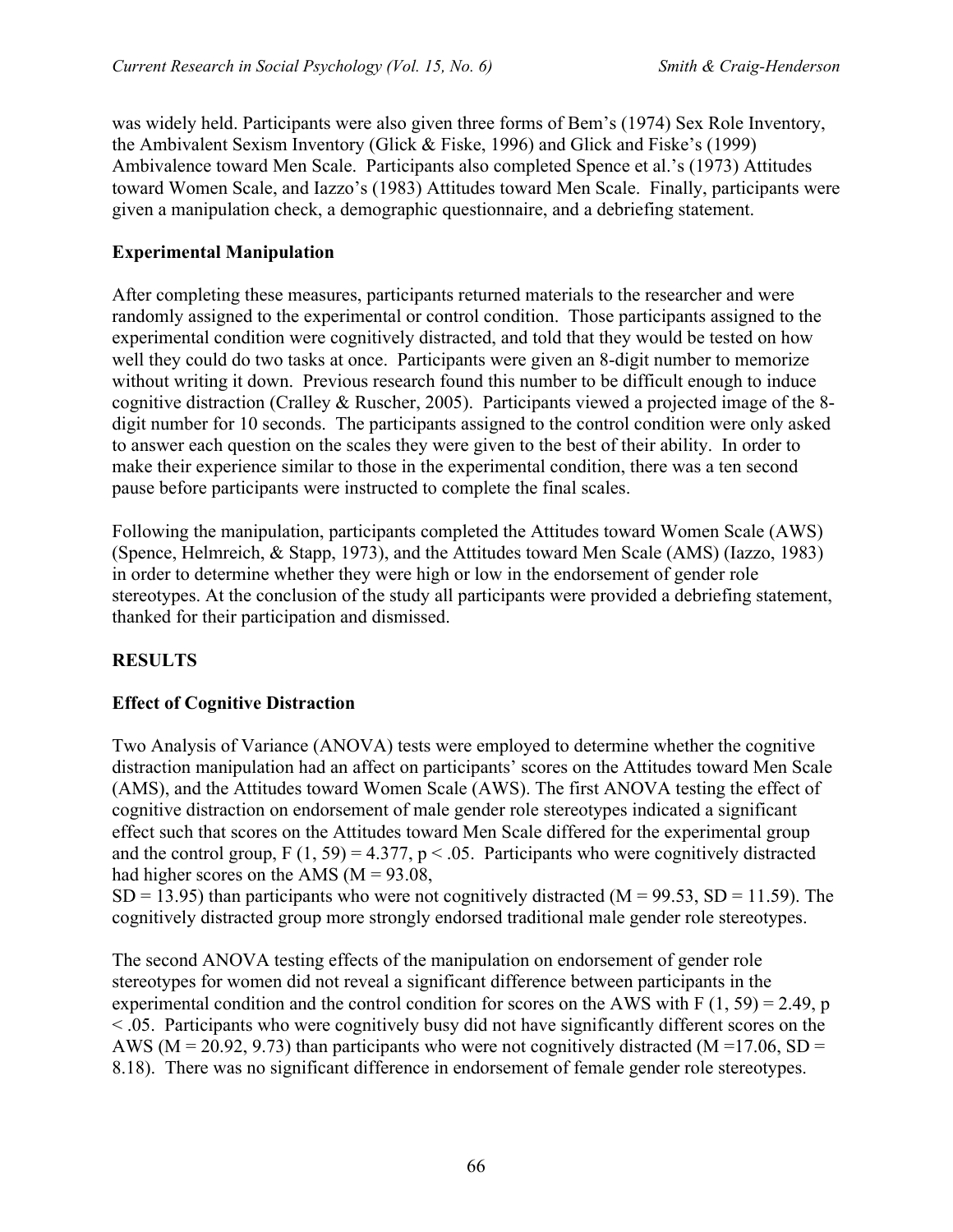## **Additional Analyses Examining the Interrelationships Among the Dependent Variables.**

A set of ANOVAs were performed to determine whether the extent of gender role awareness was associated with whether participants were high or low in endorsement of traditional gender role stereotypes and sexist attitudes toward both men and women as indicated by scores on the Ambivalence toward Men Inventory and the Ambivalent Sexism Inventory. As expected, whether participants scored above or below the mean on the Awareness of Gender Roles Scale had no effect on whether participants scored above or below the mean on the Ambivalence toward Men Inventory and the Ambivalent Sexism Inventory.

Results of the first ANOVA yielded F  $(1, 77) = 1.60$ , p < .05. Those who were high in the awareness of gender role stereotypes ( $M = 2.59$ ,  $SD = .679$ ) did not significantly differ on the AMI from those who were low in the awareness of gender role stereotypes ( $M = 2.77$ ,  $SD =$ .748). The second ANOVA indicated that those who were high in the awareness of gender stereotypes ( $M = 2.41$ ,  $SD = .522$ ) also did not significantly differ on the ASI from those low in the awareness of gender role stereotypes ( $M = 2.29$ ,  $SD = .578$ ) with F (1, 77) = .08, p < .05.

## **DISCUSSION**

The goal of this study was to determine whether cognitive distraction affects endorsement of gender role stereotypes. It was found that women who were cognitively distracted more strongly endorsed male gender role stereotypes than did those who were not distracted. These results reveal that participants were not differentially aware of common gender role stereotypes. This finding suggests that any differences in rates of endorsement of gender role stereotypes between participants in the experimental (i.e., cognitively distracted) and control (i.e., not cognitively distracted) conditions were due to the experimental manipulation.

This study was limited to the responses of African American women. Findings in this study differed from those found in past studies which typically focused on responses of White participants. For example, results from the current sample's responses to ASI and AMI are different from what Glick and Fiske (1996, 1999) found in their studies. In the present study, there was a negative correlation between the ASI and the AMI scales, but according to Glick and Fiske (1999) scores on the AMI and the ASI should correlate positively because one who is high in sexist beliefs about men, or ambivalence toward men, should also be high in sexist beliefs about women, or ambivalent sexism.

In the present study, there was a negative correlation between benevolence toward men and hostile sexism and a negative correlation between benevolence toward men and benevolent sexism. In other words, the higher women scored in benevolence toward men (agreeing with positively valenced stereotypes about men), the lower they scored in hostile sexism (feeling hostility toward nontraditional women). Also, the higher women scored in benevolence toward men, the lower women scored in benevolence toward women (agreeing with positively valenced stereotypes about women). This means that women who endorsed positive traditional gender role stereotypes about men agreed with women taking on nontraditional gender roles. The opposite was true for women who did not endorse positive traditional gender role stereotypes about men.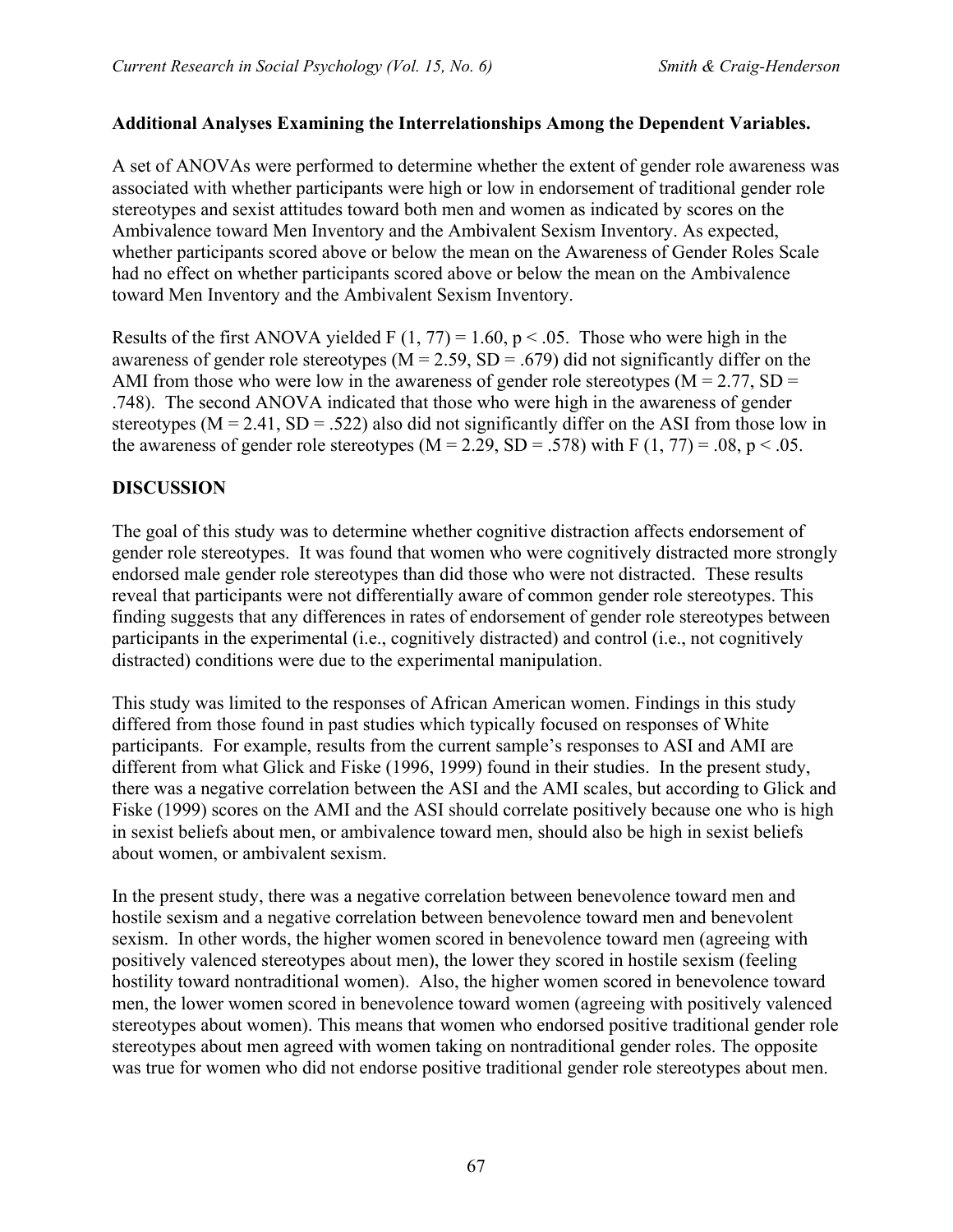In the present study, participants appear to believe that it is acceptable for women to no longer adhere to traditional gender role stereotypes and concurrently believe that men are still obligated to fulfill the more positively valued masculine stereotypes. This way of thinking is rational given that it provides women (the study's participants) with more domestic and career freedom, while at the same time ensuring that men continue to provide for and protect them.

## **Limitations**

This study was limited by the lack of adequate data from male participants. When examining the effect of cognitive distraction, it was found that there was a significant effect for attitudes toward men, but no significant effect for attitudes toward women. Had there been an appropriate number of male participants, it may have been possible to detect differences in their attitudes as a function of cognitive distraction.

# **CONCLUSION**

As Devine (1989) found with racial prejudice, there are conditions in which those who try to suppress their prejudicial beliefs cannot do so, and this is not due to lack of knowledge of common prejudices. In this study cognitive distraction impaired participants' ability to suppress the use of gender role stereotypes.

Future research should include data from male participants in order to determine whether the gender of the participant has an influence on the endorsement of gender role stereotypes. It should also be determine whether this is true with a manipulation that involves face to face interaction with other people, as well as the effect that individuating information has on the general use of gender role stereotypes.

# **REFERENCES**

Allport, G. W. 1954. The nature of prejudice. New York: Addison-Wesley.

Bailey, W. T., Silver, N. C., & Oliver, K. A. 1990. "Women's rights and roles: Attitudes among Black and White students." Psychological Reports 66: 1143-1146.

Bem, S. L. 1974. "The measurement of psychological androgyny.: Journal of Consulting and Clinical Psychology 42: 155-162.

Benokraitis, N. V., & Feagin, J. R. 1986. Modern sexism. Englewood Cliffs: NJ: Prentice-Hall.

Bodenhausen, G. V. & Lichtenstein, M. 1987. "Social stereotypes and information-processing strategies: The impact of task complexity." Journal of Personality and Social Psychology 52: 871-880.

Brewer, M. B. 1989. "A dual process model of impression formation." Pp. 1-36 in Advances in social cognition, edited by R.S. Wyer and T. K. Srull. Hillsdale, NJ: Erlbaum.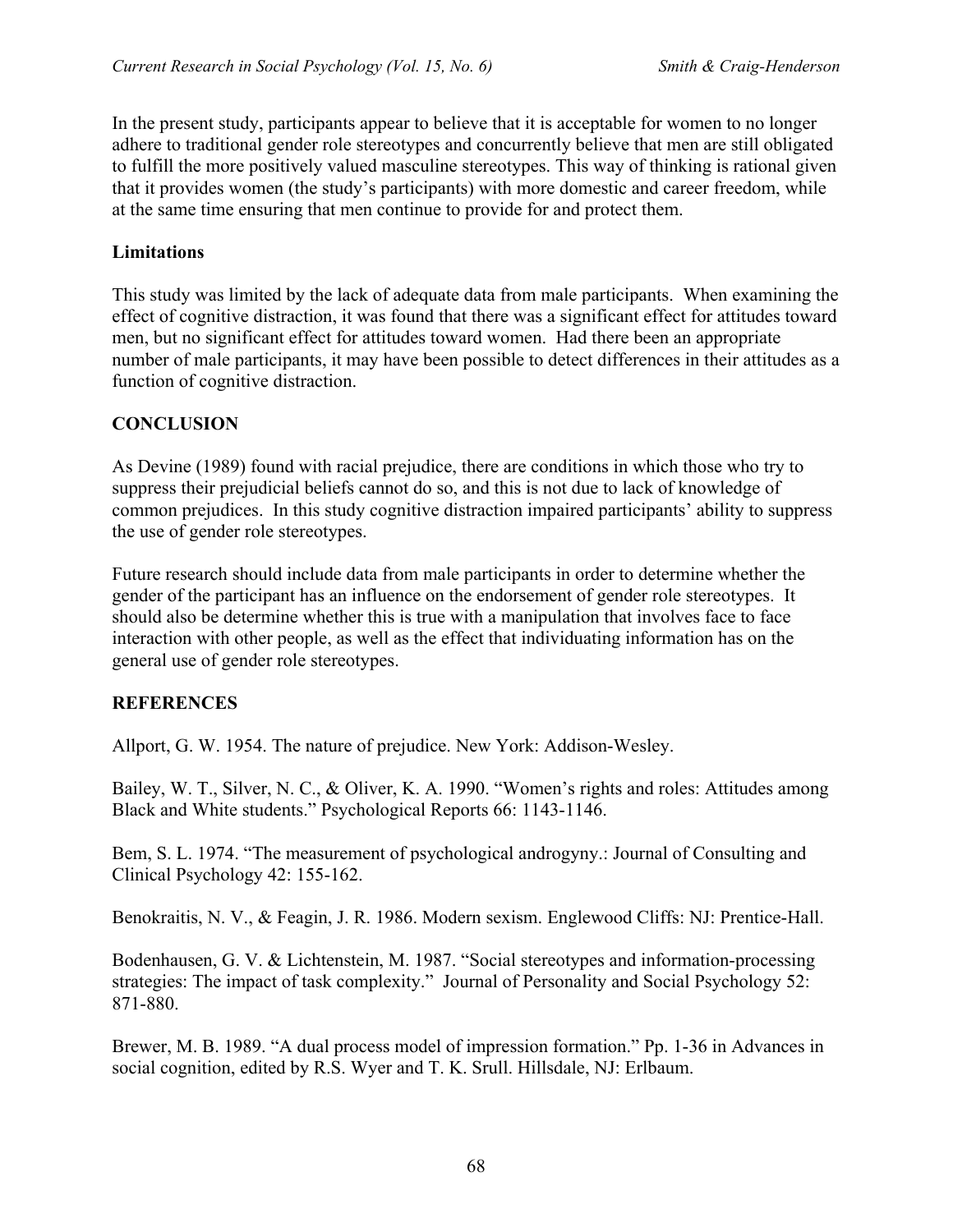Cohen, J. 1992. "A power primer." Psychological Bulletin 112: 155-159.

Cralley, E. L. & Ruscher, J. B. 2005. "Lady, girl, female, or woman: Sexism and cognitive busyness predict use of gender-biased nouns." Journal of Language and Social Psychology 24: 300-314.

Dade, L. R., & Sloan, L. R. 2000. "An investigation of sex-role stereotypes in African Americans." Journal of Black Studies 30: 676-690.

Devine, P. 1989. "Stereotypes and prejudice: Their automatic and controlled components." Journal of Personality and Social Psychology 56: 5-18.

Dovidio, J. F., Evans, N. E., & Tyler, R. B. 1986. "Racial stereotypes: The contents of their cognitive representations." Journal of Experimental Social Psychology 22: 22-37.

Erdfelder, E., Faul, F., & Buchner, A. 1996. "GPOWER: A general power analysis program." Behavior Research Methods, Instruments & Computers 28: 1-11.

Gilbert, D. T., & Hixon, J. G. 1991. "The trouble of thinking: Activation and application of stereotypic beliefs." Journal of Personality and Social Psychology 60: 509-517.

Glick, P., & Fiske, S. T. 1996. "The ASI: Differentiating hostile and benevolent sexism." Journal of Personality and Social Psychology 70: 491-512.

Glick, P., & Fiske, S. T. 1999. "The Ambivalence toward Men Inventory." Psychology of Women Quarterly 23: 519-536.

Glick P., & Fiske, S. T. 2004. "Bad but bold: Ambivalent Attitudes toward Men predict gender inequality in 16 nations." Journal of Personality and Social Psychology 86: 713-728.

Glick, P., Fiske, S. T., Mladinic, A., Saiz, J., Abrams, D., Masser, B., et al. 2000. "Beyond prejudice as simple antipathy: Hostile and benevolent sexism across cultures." Journal of Personality and Social Psychology 79: 763-775.

Iazzo, A. N. 1983. "The construction and validation of Attitudes toward Men Scale." The Psychological Record 33: 371-378.

Lewis, D. K. 1975. "The family: Socialization ad sex-roles.: Phylon 36: 221-237.

Maltby, J., & Day, L. 2001. "Psychological correlates of attitudes toward men." The Journal of Psychology 135: 335-351.

Seta, J. J., Seta, C, E, and Erber, M.W. 1993. "The role of cost in generating expectations and value: A personal equity comparison theory analysis." Basic and Applied Social Psychology 14: 103-119.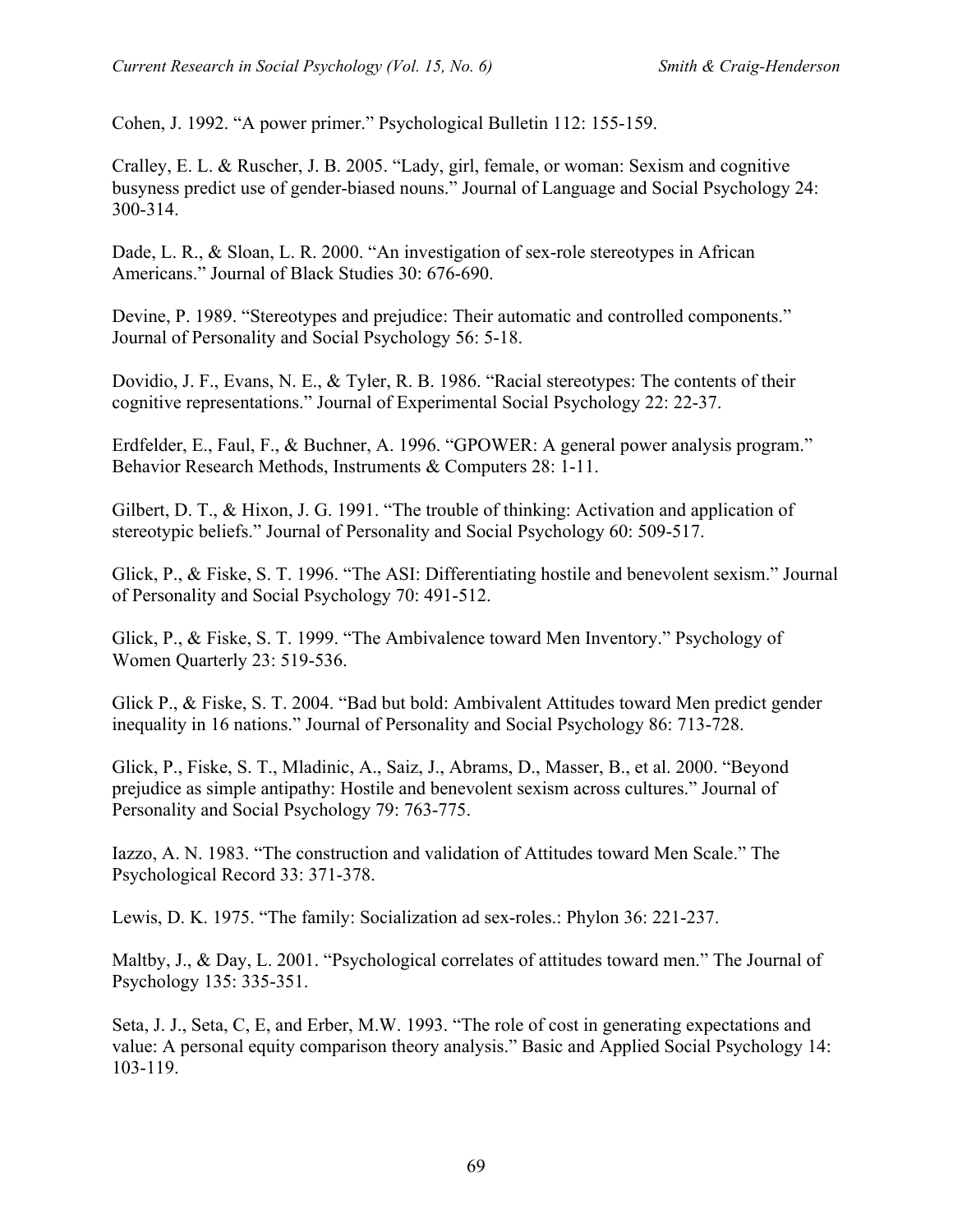Seta, J. J., Seta, C. E., McElroy, T. 2003. "Attributional biases in the service of stereotype maintenance: A schema-maintenance through compensation analysis." Personality and Social Psychology Bulletin 29: 151-162.

Smith, P. A., and Midlarsky, E. 1985. "Empirically derived conceptions of femaleness and maleness: A current view." Sex Roles 12: 313-329.

Spence, J. T., Helmreich, R., & Stapp, J. 1973. "A short version of the Attitudes Toward Women Scale (AWS)." Bulletin of the Psychonomic Society 2: 219-220.

Swim J. K. & Cohen, L. L. 1997. "Overt, covert, and subtle sexism: A comparison between the Attitudes Towards Women and Modern Sexism scales." Psychology of Women Quarterly 21: 103-118.

Swim, J. K., Hyers, L. L., Cohen, L. L., & Ferguson, M. J. 2001. "Everyday sexism: Evidence for its incidence, nature, and psychological impact from three daily diary studies." Journal of Social Issues 57: 31-53.

# **APPENDIX**

## **The Awareness of Gender Roles Scale**

Please indicate to what degree you agree with each statement presented below.

- 1. Most people think men are aggressive.
- 2. Most people think women are more suited for parenthood than men.
- 3. Most people think women are nurturing.
- 4. Most people think women are more emotional than men.
- 5. Most people think men are better able to financially support their families than women.
- 6. Most people think it is important for men to hide their feelings.
- 7. Most people think women like to take care of others.
- 8. Most people think women are considerate of others.
- 9. Most people think men are better at math than women.
- 10. Most people think men appreciate sports more than women.
- 11. Most people think women should take care of all domestic matters in the home.
- 12. Most people think men are more likely to make their own decisions than women.
- 13. Most people think women are gentler than men.
- 14. Most people think women can be easily influenced.
- 15. Most people think men are logical.
- 16. Most people think men are strong leaders.
- 17. Most people think women have a hard time making decisions.
- 18. Most people think men are the head of their households.
- 19. Most people think women are more able to decipher others feelings.
- 20. Most people think men are willing to take chances when they have to.